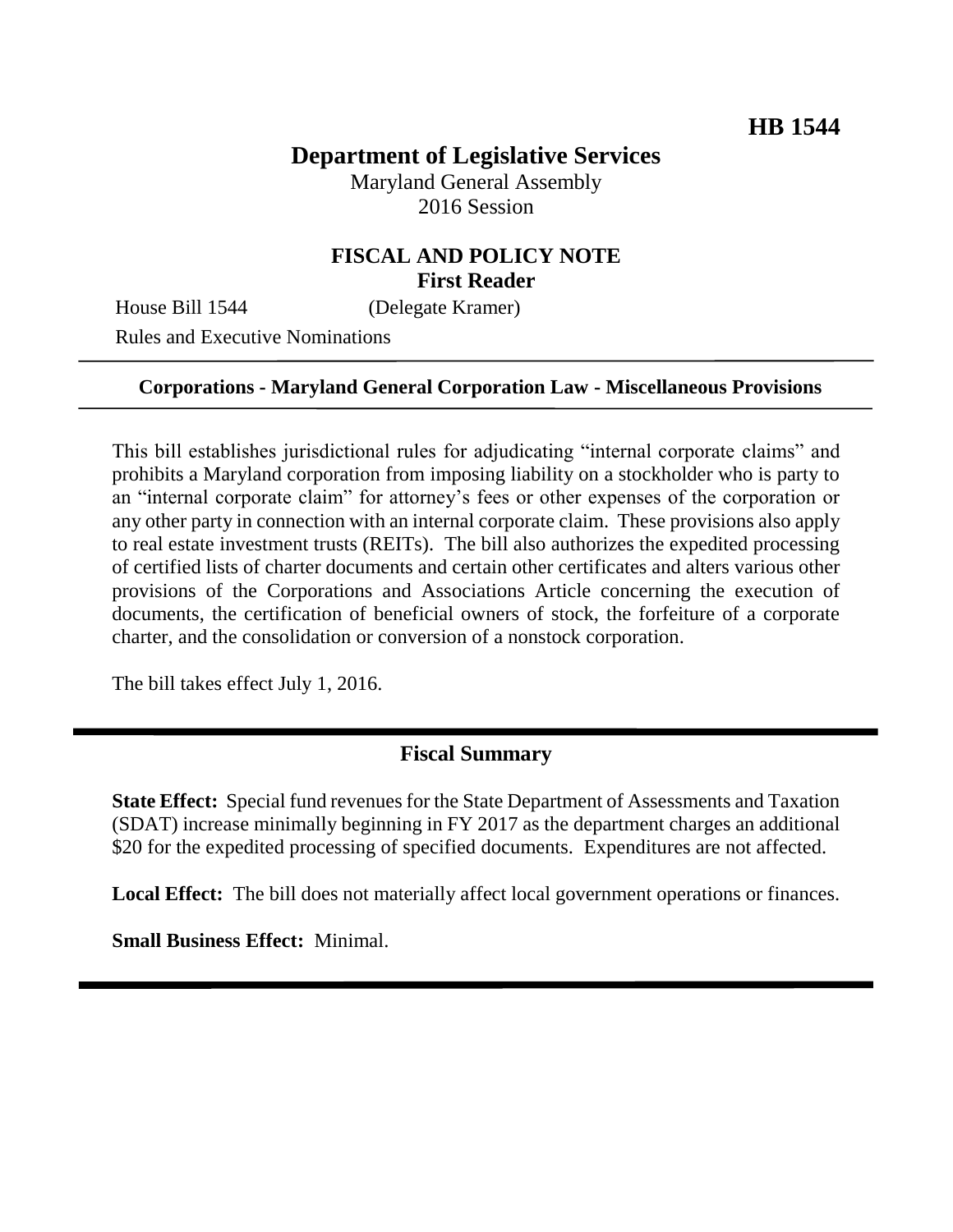# **Analysis**

#### **Bill Summary:**

### *Internal Corporate Claims*

The bill defines an "internal corporate claim" as a claim, including a claim brought by or in the right of a corporation, (1) based on an alleged breach by a director, an officer, or a stockholder of a duty owed to the corporation or its stockholders or a standard of conduct applicable to directors; (2) arising under the Corporations and Associations Article; or (3) arising under the charter or bylaws of the corporation.

The bill prohibits the charter or bylaws of a corporation from imposing liability on a stockholder who is party to an internal corporate claim for the attorney's fees or expenses of the corporation or any other party in connection with an internal corporate claim. The prohibition also applies to REITs.

The bill permits the charter or bylaws of a corporation to require, consistent with applicable jurisdictional requirements, that any internal corporate claim be brought only in courts sitting in one or more specified jurisdictions. However, the charter or bylaws of a corporation *may not prohibit* bringing an internal corporate claim in the courts of Maryland or a federal court sitting in Maryland. The authorization for such a requirement does not apply to an existing provision contained in the charter or bylaws of a corporation on the bill's effective date, unless and until the provision is altered or repealed by an amendment to the charter and bylaws of the corporation. The jurisdictional requirements also apply to REITs.

#### *Certified List of Charter Documents*

The bill establishes a \$20 fee for expedited processing of a certified list of the charter documents of a Maryland corporation or any certificate of a Maryland limited partnership, limited liability partnership, or limited liability company recorded or filed with SDAT.

## *Signature and Seal on Certificates for Stock and Other Securities*

The bill permits *any officer* of a corporation to countersign a stock certificate; under existing law, only the secretary, the assistant secretary, the treasurer, or an assistant treasurer may do so.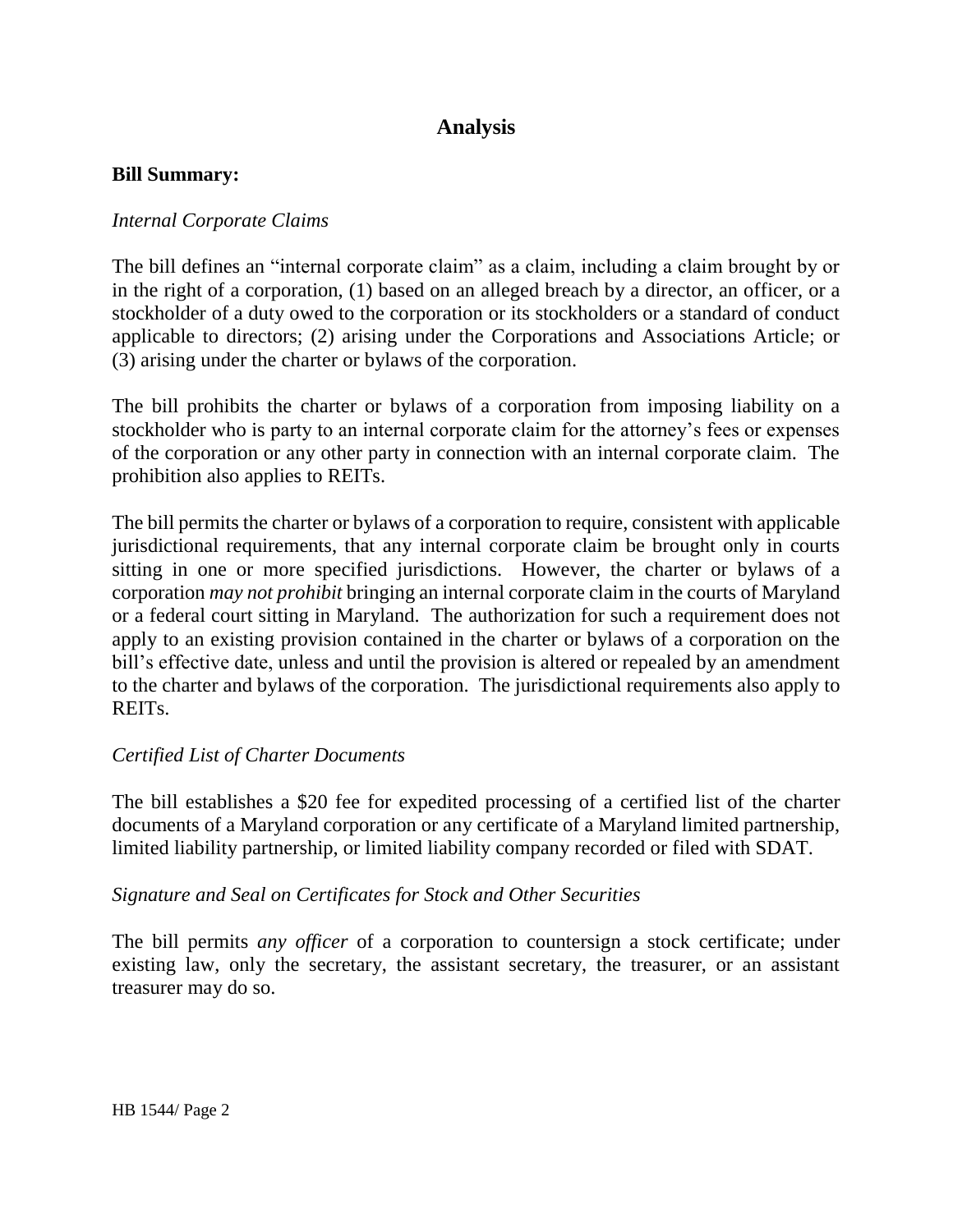## *Certification of Stock Registered in the Name of a Stockholder for Account of Another Person*

Under the bill, the charter or bylaws of a corporation may authorize (unless specifically prohibited by the charter or bylaws) the board of directors to adopt by resolution a procedure by which a stockholder of the corporation may certify in writing to the corporation that any shares of stock registered in the name of the stockholder are held for the account of a specified person other than the stockholder.

## *Procedures for Revival of a Forfeited Charter*

The bill eases the requirements for procedures related to articles of revival for a corporation. Specifically, *any two* of the last acting officers of a corporation (rather than only the president or vice president and the secretary or treasurer) must sign and acknowledge articles of revival and file them for recordation with SDAT.

### *Powers of Directors on Forfeiture*

Under the bill, when the charter of a Maryland corporation has been forfeited, until a court appoints a receiver, the directors of the corporation must manage its assets for purposes of liquidation. Unless and until articles of revival are filed, the director must (1) collect and distribute the assets, applying them to the payment, satisfaction, and discharge of existing debts and obligations of the corporation, including necessary expenses of liquidation and (2) distribute the remaining assets among the stockholders.

The directors may (1) carry out the contracts of the corporation; (2) sell all or any part of the assets of the corporation at public or private sale; (3) sue or be sued in the name of the corporation; and (4) do all other acts consistent with law and the charter of the corporation necessary or proper to liquidate the corporation and wind up its affairs.

Forfeiture of the charter of a corporation does not subject a director of the corporation to a standard of conduct other than the ordinarily prudent person standard of conduct set forth in the Corporation and Associations Article.

## *Consolidation, Merger, and Transfer of Assets of Nonstock Corporations*

The bill also establishes that a nonstock corporation may convert only into a foreign corporation that cannot issue stock. The conversion must be completed in accordance with requirements under Title 3 of the Corporations and Associations Article. Except as specified, a conversion of a nonstock corporation organized to hold title to property for a labor organization, and for related purposes, must be approved by the same affirmative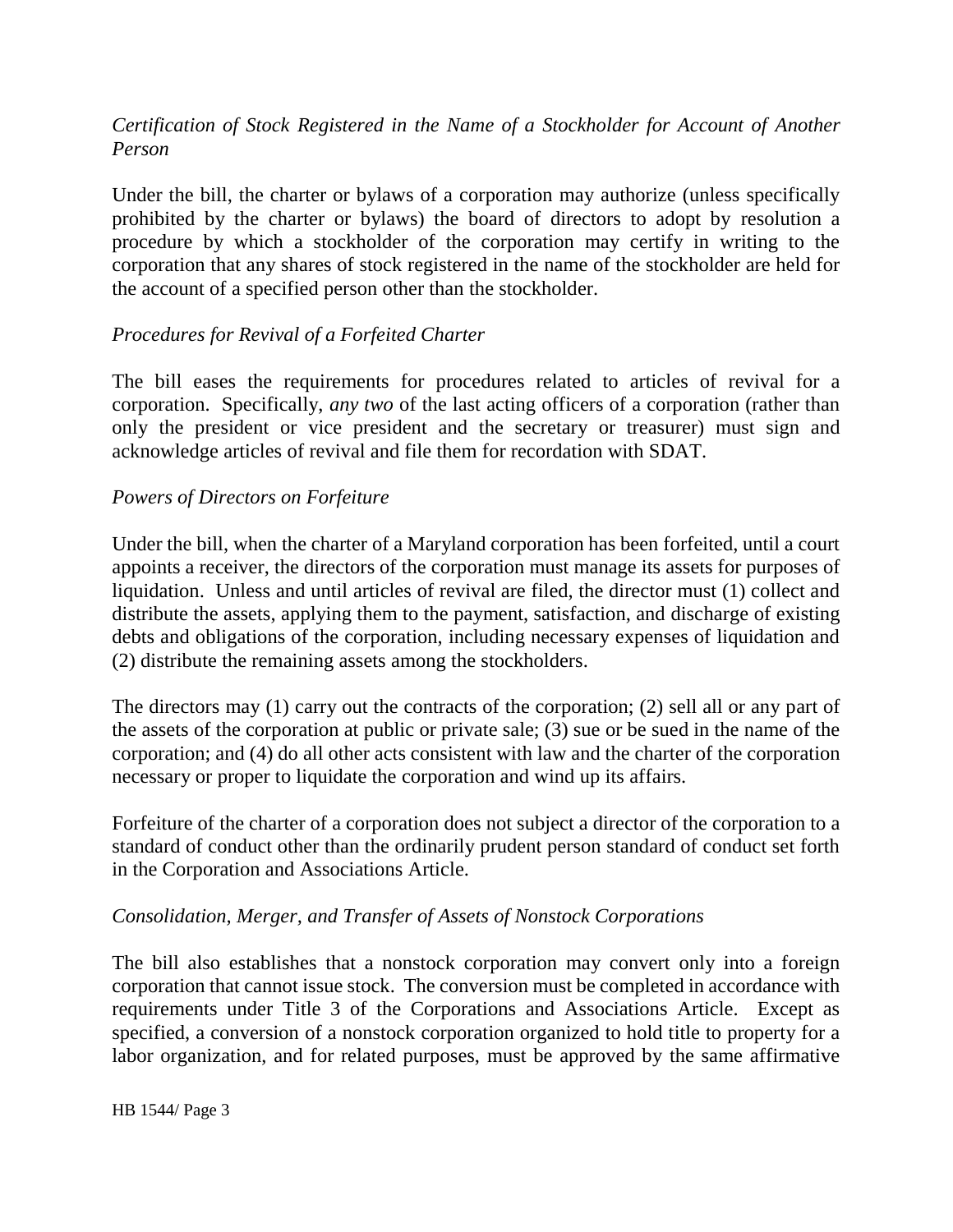vote of the members of the corporation that the constitution or bylaws of the labor organization requires for the same action.

## **Current Law:**

### *Expedited Charter Documents*

A certificate of status of a corporation, partnership, limited partnership, limited liability partnership, limited liability company, or a name reservation can be requested for expedited processing. The additional fee is \$20. However, a "long form" certified list of the charter documents of a corporation of Maryland or any certificates of a limited partnership, limited liability partnership, or a limited liability company of Maryland recorded or filed with SDAT may not be processed on an expedited basis.

### *Execution of Articles*

State law establishes requirements for the execution of documents that are an integral part of the corporate structure. Articles supplementary and articles of amendment, restatement, amendment and restatement, consolidation, merger, share exchange, transfer, conversion, extension, and articles of dissolution (as specified) must be signed and acknowledged, then witnessed or attested to by corporate officers as enumerated in State law. Other officers may also be designated as signatories or witnesses, if authorized by the articles of incorporation.

#### *Signature and Seal on Certificates for Stock and Other Securities*

Each stock certificate must be signed by the president, a vice president, the chief executive officer, the chief operating officer, the chief financial officer, the chairman of the board, or the vice chairman of the board and countersigned by the secretary, an assistant secretary, the treasurer, or an assistant treasurer.

## *Certification of Stock Registered in the Name of a Stockholder for Account of another Person*

If authorized under the charter or bylaws of a corporation, the board of directors may adopt by resolution a procedure by which a stockholder of the corporation may certify in writing to the corporation that any shares of stock registered in the name of the stockholder are held for the account of a specified person other than the stockholder.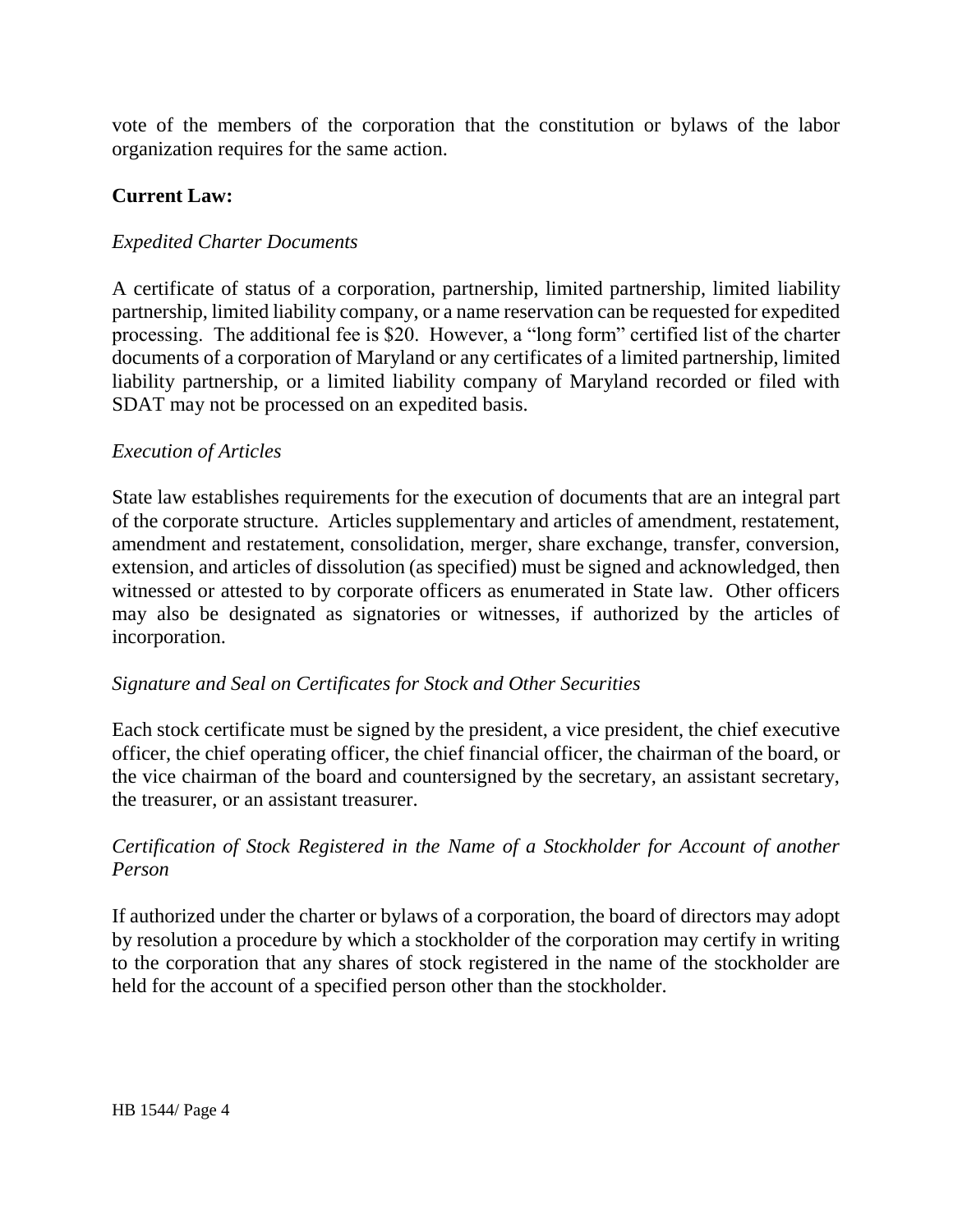## *Procedures for Revival of a Forfeited Charter*

The charter of any corporation which is forfeited for nonpayment of taxes, unemployment insurance contributions, or reimbursement payments or failure to file an annual report may be revived in a specified manner. The last acting president or vice president and the secretary or treasurer of the corporation must sign and acknowledge articles of revival and file them for record with SDAT.

### *Powers of Directors on Forfeiture*

When the charter of a Maryland corporation has been forfeited, until a court appoints a receiver, the directors of the corporation become the trustees of its assets for purposes of liquidation. The director-trustees are vested in their capacity as trustees with full title to all the assets of the corporation. They must (1) collect and distribute the assets, applying them to the payment, satisfaction, and discharge of existing debts and obligations of the corporation, including necessary expenses of liquidation, and (2) distribute the remaining assets among the stockholders.

The director-trustees may (1) carry out the contracts of the corporation; (2) sell all or any part of the assets of the corporation at public or private sale; (3) sue or be sued in their own names as trustees or in the name of the corporation; and (4) do all other acts consistent with law and the charter of the corporation necessary or proper to liquidate the corporation and end its affairs.

The director-trustees govern by majority vote.

## *Consolidation, Merger, and Transfer of Assets of Nonstock Corporations*

A nonstock corporation may consolidate or merge only with another nonstock corporation. A consolidation, merger, or transfer of assets of a nonstock corporation must be completed in accordance with requirements under Title 3 of the Corporations and Associations Article. Except as specified, a proposed consolidation, merger, or transfer of assets of a nonstock corporation organized to hold title to property for a labor organization, and for related purposes, must be approved by the same affirmative vote of the members of the corporation that the constitution or bylaws of the labor organization requires for the same action.

**Background:** The bill is a result of recommendations by the Committee on Corporation Law of the Business Law Section of the Maryland State Bar Association. According to the committee, it regularly reviews the Corporations and Associations Article in an attempt to clarify unclear provisions and eliminate outdated language.